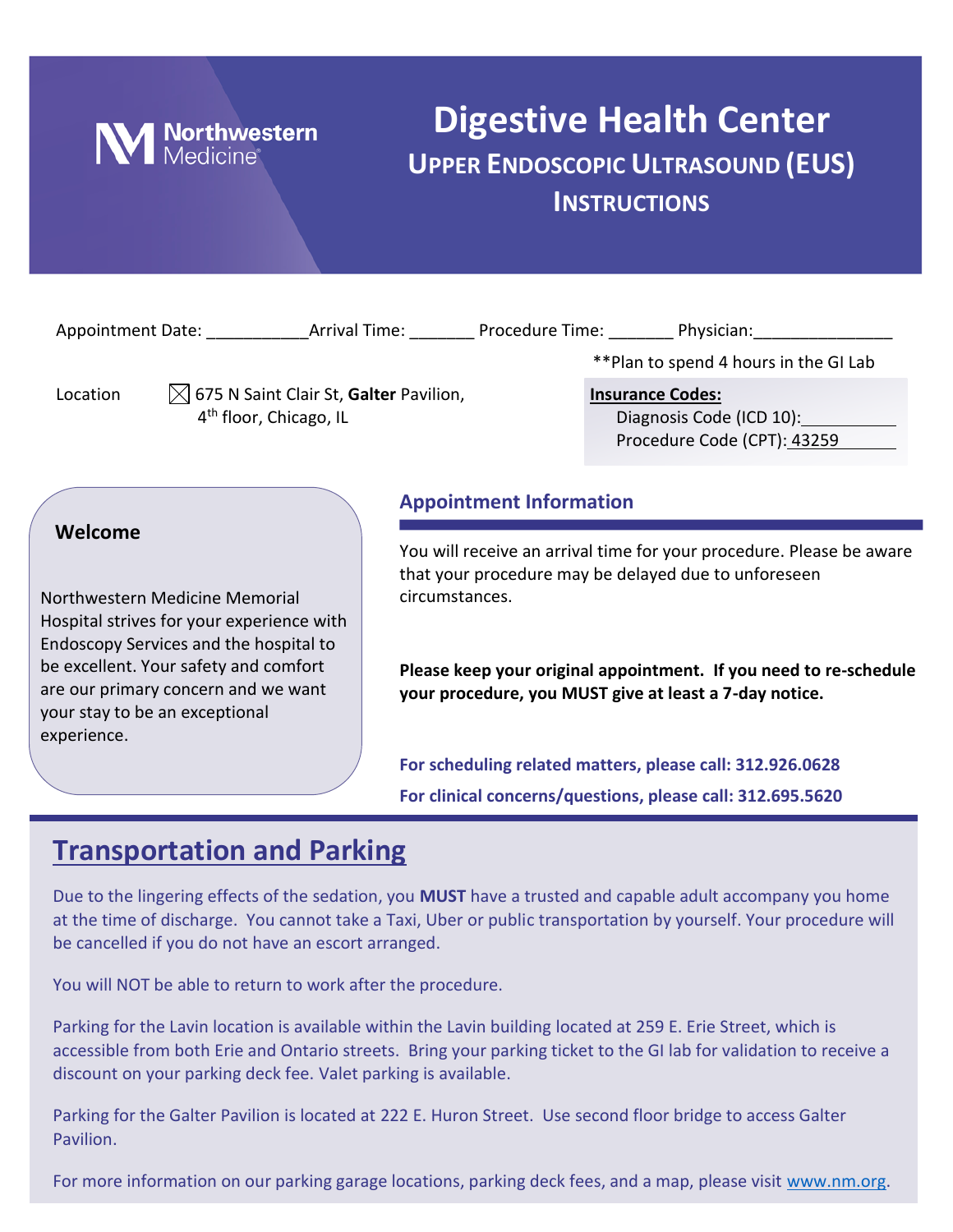## **Nanchwestern**<br>Medicine® **About your test**

Endoscopic Ultrasonography (EUS) combines endoscopy and ultrasound, for more accurate diagnosis, tumor staging and planning treatment of gastrointestinal diseases.

An endoscope is used to perform the EUS. The endoscope is a flexible tube about the thickness of your little finger, with a tiny light, video camera, and an ultrasound probe on the end which is inserted through the mouth. Once the endoscope is in place, the ultrasound probe will be placed against the tissue to be examined. The physician will turn on the ultrasound probe to produce the sound waves that will create a detailed image of the surrounding tissue layers of the digestive tract. The Upper EUS usually takes longer than the regular endoscopy because the physician is able to examine and interpret a more detailed picture of the digestive tract. The ultrasound endoscope is able to transmit two images on two different TV monitors. One image will be the inside of the upper digestive tract. By looking at this image, the physician can carefully examine the lining of these organs. The other image will be a detailed ultrasound picture of the surrounding tissue and digestive organs.

By using a technique called EUS-Guided Fine Needle Aspiration (FNA), EUS can also provide a tissue diagnosis of tumors in and around the digestive tract. The physician, when performing the EUS procedure, precisely guides a special thin needle into a tumor, lymph node, or a collection of abnormal fluid. The cells obtained with the thin needle are then examined under a microscope to determine whether abnormal cells or cancer cells are present. The fine needle passed through the ultrasound endoscope can also be used to inject medications into tissues or tumors.

Your physician may use EUS to diagnose the cause of conditions such as abdominal pain or abnormal weight loss, rule out certain conditions or confirm diagnoses. EUS may also be used to evaluate and provide a detailed picture of growths or tumors. This picture can help your physician determine its size, whether it is close to major vessels, has spread to lymph glands or organs, and decide upon the best treatment. In addition, EUS may be used to diagnose diseases of the pancreas, bile duct and gallbladder when other tests are inconclusive. EUS and EUS-FNA can help with early detection of malignancies and provide patients with vital information that can help them make educated choices about treatment options.

| <b>Timeline</b>                                         | <b>Procedure Preparation</b>                                                                                                                                                                                                                                                                                                                                                                   |  |
|---------------------------------------------------------|------------------------------------------------------------------------------------------------------------------------------------------------------------------------------------------------------------------------------------------------------------------------------------------------------------------------------------------------------------------------------------------------|--|
| <b>14 DAYS</b><br><b>BEFORE THE</b><br><b>PROCEDURE</b> | If you are taking a blood thinner (Coumadin, Plavix, Eliquis, etc.) other than aspirin,<br>➤<br>please contact the prescribing physician about discontinuing or bridging this medication<br>at least 2 weeks prior to the procedure. Your prescribing physician will tell you how many<br>days prior to your procedure to stop/bridge your blood thinner. You may continue to<br>take aspirin. |  |
| <b>7 DAYS</b><br><b>BEFORE THE</b><br><b>PROCEDURE</b>  | If you are taking a <b>blood thinner</b> (Coumadin, Plavix, Eliquis, etc.) other than aspirin,<br>➤<br>please begin following your prescribing physician's instructions for discontinuing or<br>bridging this medication prior to the procedure. You may continue to take aspirin.                                                                                                             |  |
|                                                         | If you are taking diabetic medication, please contact the prescribing physician to discuss<br>➤<br>dosage adjustments to avoid low blood sugar.                                                                                                                                                                                                                                                |  |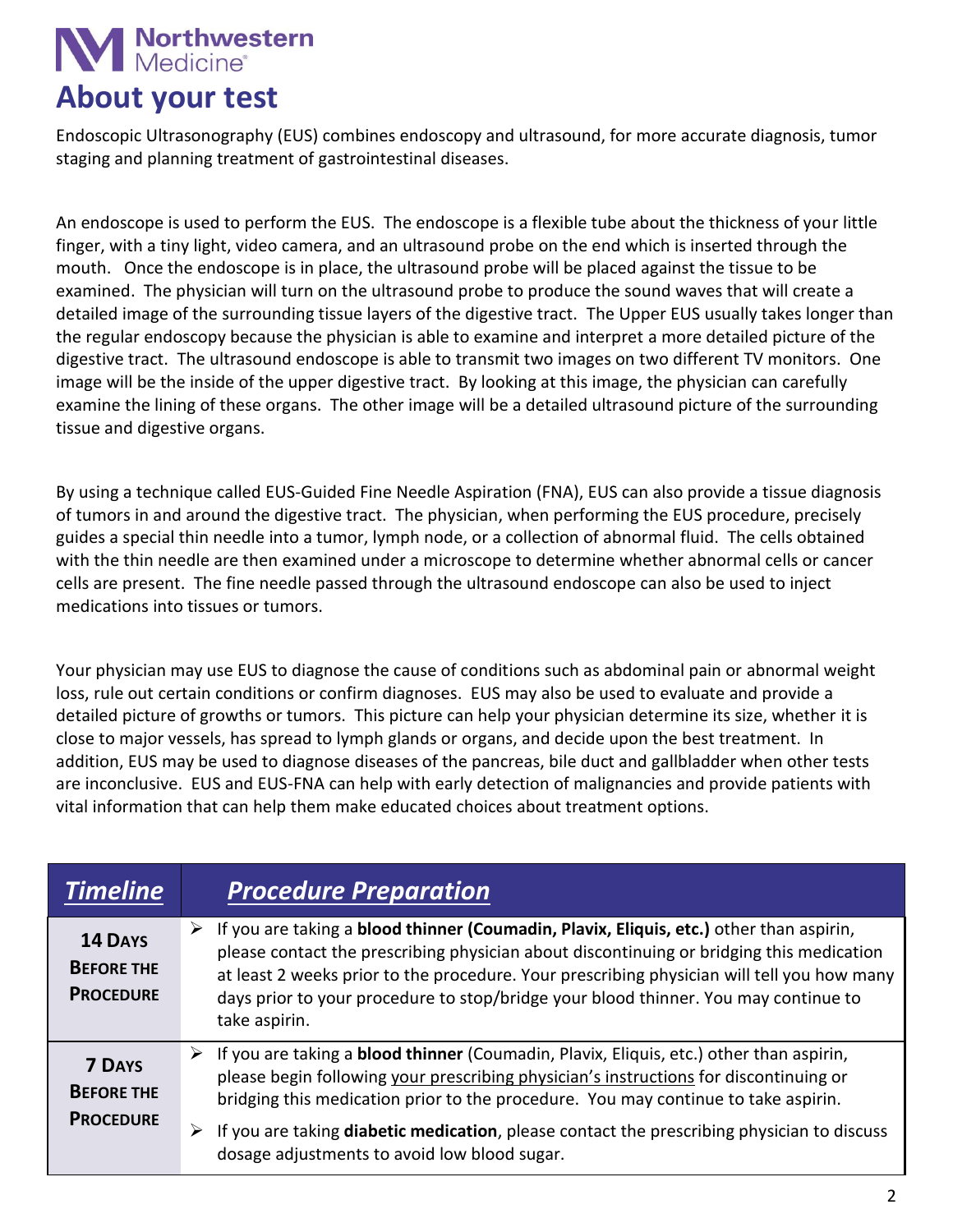# **M** Northwestern

|                                                         | $\triangleright$ If you require pre-procedure blood work (CBC, Chemistry panel), your nurse will discuss<br>this with you are the time of scheduling.                                                                                                                                                                                   |  |  |  |  |
|---------------------------------------------------------|-----------------------------------------------------------------------------------------------------------------------------------------------------------------------------------------------------------------------------------------------------------------------------------------------------------------------------------------|--|--|--|--|
| <b>3 DAYS</b><br><b>BEFORE THE</b><br><b>PROCEDURE</b>  | $\triangleright$ Please contact your insurance company to verify coverage and if you will have any out of<br>pocket costs, or precertification requirements. Please see the insurance/billing handout<br>for more information on billing, coding, and potential out-of-pocket costs.                                                    |  |  |  |  |
|                                                         | $\triangleright$ Make transportation arrangements utilizing the transportation and parking section of<br>this document.                                                                                                                                                                                                                 |  |  |  |  |
| <b>THE DAY</b><br><b>BEFORE THE</b><br><b>PROCEDURE</b> | $\triangleright$ If you develop any moderate to severe cold symptoms (cough, sore throat, runny nose,<br>etc.), a fever, new cut or wounds, or experience any other changes in your health before<br>your procedure, please contact your physician's office.                                                                            |  |  |  |  |
|                                                         | Diet Instructions:                                                                                                                                                                                                                                                                                                                      |  |  |  |  |
|                                                         | Do not eat anything including gum, mints, tobacco, cough drops, or smoke any substance<br>➤<br>(i.e. tobacco, vape, marijuana) after midnight.                                                                                                                                                                                          |  |  |  |  |
|                                                         | After midnight, you may have plain water, black coffee/tea (no milk or creamer may be<br>➤<br>added, however, sugar and artificial sweeteners are permitted), apple juice, or Gatorade<br>up to 2 hours prior to your scheduled arrival time. All other beverages/drinks are to be<br>avoided after midnight.                           |  |  |  |  |
| <b>THE DAY OF</b>                                       | $\triangleright$ You may take your morning medications up until 2 hours before your scheduled arrival                                                                                                                                                                                                                                   |  |  |  |  |
| <b>YOUR</b>                                             | time.                                                                                                                                                                                                                                                                                                                                   |  |  |  |  |
| <b>PROCEDURE</b>                                        | $\triangleright$ On the day of your procedure, please be available by phone. Occasionally, procedure<br>times are adjusted if the previous cases have run longer or are finished early.                                                                                                                                                 |  |  |  |  |
|                                                         | Call your surgery center if you cannot arrive at your scheduled time at 312.926.2425.<br>➤                                                                                                                                                                                                                                              |  |  |  |  |
|                                                         | Bring a photo ID, insurance card, and a copy of your medication list.<br>➤                                                                                                                                                                                                                                                              |  |  |  |  |
|                                                         | If you have an implanted cardiac defibrillator or pacemaker, bring your device card with<br>➤<br>you.                                                                                                                                                                                                                                   |  |  |  |  |
|                                                         | $\triangleright$ If you use any inhalers or a CPAP machine, please bring these items with you to the<br>procedure as they may be needed for the procedure.                                                                                                                                                                              |  |  |  |  |
|                                                         | Wear loose-fitting, comfortable clothes.                                                                                                                                                                                                                                                                                                |  |  |  |  |
|                                                         | Avoid wearing make-up, jewelry, or contact lenses.<br>➤                                                                                                                                                                                                                                                                                 |  |  |  |  |
|                                                         | If you wear contacts, please bring your glasses as your contacts will need to be removed<br>➤<br>for the procedure.                                                                                                                                                                                                                     |  |  |  |  |
|                                                         | For your privacy and safety, only one guest is allowed in the pre-operative and<br>➤<br>postoperative holding areas.                                                                                                                                                                                                                    |  |  |  |  |
|                                                         | Your personal items will be placed and remain under your procedure cart during the<br>➤<br>entire visit. We recommend bringing only essential items to the hospital and leaving any<br>valuables at home or give them to a trusted family member or friend. The hospital is not<br>responsible for lost or damaged personal belongings. |  |  |  |  |
|                                                         | Certain items are prohibited inside hospital facilities and we ask for your cooperation.<br>➤<br>Items not allowed include, but are not limited to, alcohol, tobacco products, weapons<br>and any substances that are illegal under state or federal law. Note: Marijuana can be                                                        |  |  |  |  |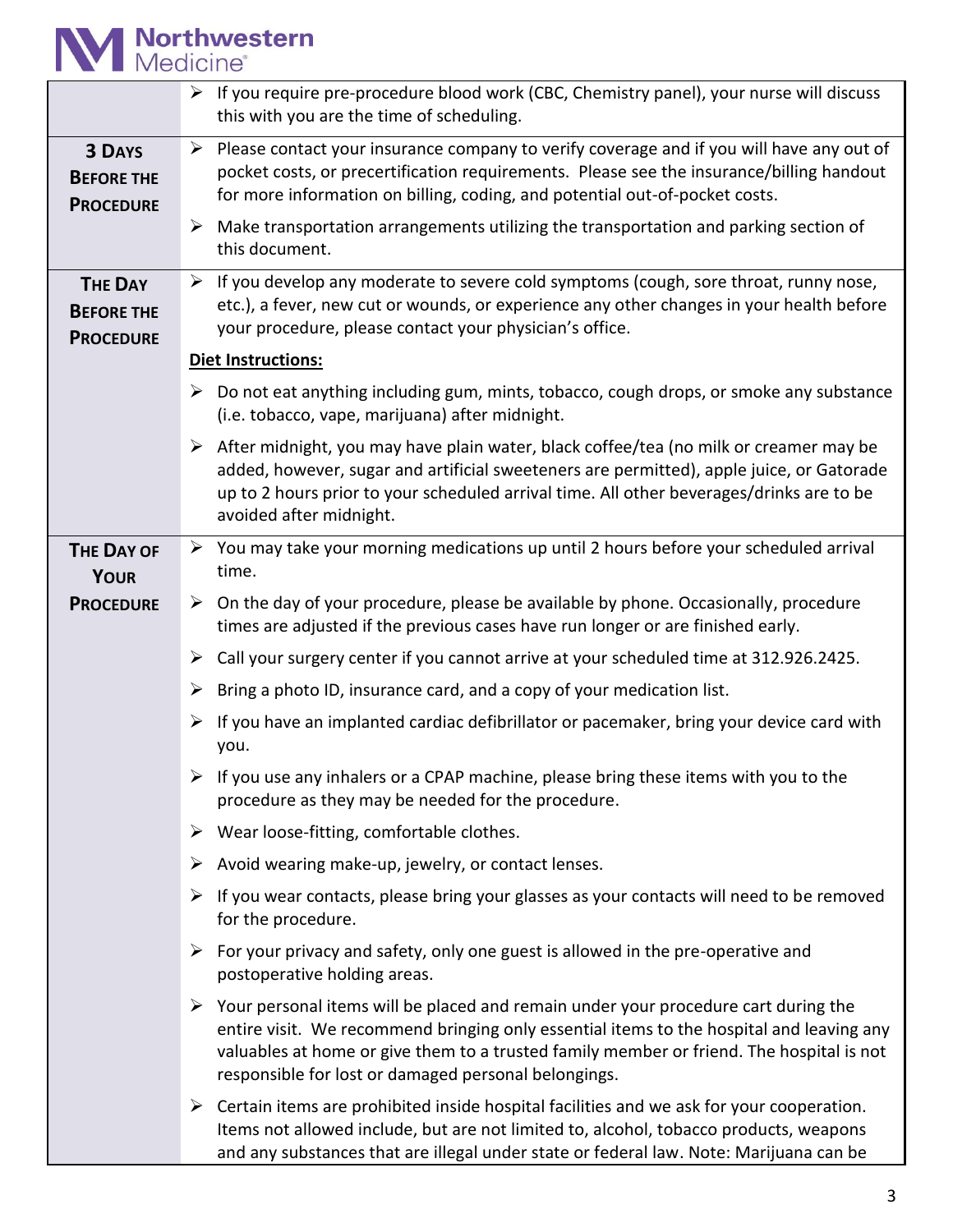legally purchased in Illinois. However, due to federal regulations, you may not bring marijuana to Northwestern Medicine hospital facilities.

## **ENDOSCOPIC ULTRASOUND PREPARATION GUIDELINES**

#### **GENERAL**

- You may have plain water, black coffee/tea (no milk or creamer may be added, however, sugar and artificial sweeteners are permitted), apple juice, or Gatorade up to 2 hours prior to your scheduled arrival time – after this, nothing by mouth. This includes gum, mints, hard candy, cough drops, and cigarettes/tobacco/vape/marijuana.
	- $\circ$  For example, for a 7:30 AM arrival time, nothing by mouth after 5:30 AM.
- **During your upper EUS:**

**Northwestern**<br>Medicine®

- o Your physician will discuss possible complications including bleeding or a tear in the lining of the upper digestive tract. Complications are rare, however; discuss any EUS concerns or questions with your physician. For Upper EUS, you will lie on your left side in a comfortable position.
- o Once sedated, the physician will insert the ultrasound endoscope into your mouth and slowly advances until it is located at the area to be examined. If the physician sees abnormal tissue or a growth, a biopsy or Fine Needle Aspiration can be done.
- **After your upper EUS:**
	- $\circ$  You will be monitored after the procedure in the recovery area for a minimum of 1 hour or possibly longer to ensure that the effects of the medications have worn off.
	- o Your physician may instruct you if Fine Needle Aspiration was preformed or biopsies were taken to continue not taking medications such as blood thinners or Non-steroidal Anti-inflammatory drugs for up to seven days.
	- o After an Upper EUS, you may experience bloating and a mild sore throat up to 1-2 days. You will be informed of your EUS results on the day of the procedure unless biopsy samples were taken. Your biopsy results can take up to 7 days to return. Your doctor or his/her team will contact you with the results within 7 days via MyChart or phone. If you do not hear anything after 7 days, please contact the office via MyChart or phone (312-695-5620) to follow-up on test results.

#### **MEDICATIONS**

- If you are taking a **blood thinner (Coumadin, Plavix, Eliquis, etc.)** other than aspirin, please contact the prescribing physician about discontinuing or bridging this medication at least 2 weeks prior to the procedure. You may continue to take aspirin.
	- o Do NOT wait until the day before your procedure to have this discussion, as some blood thinners need to be held several days prior to the procedure.
	- o Aspirin and fish oil are okay to continue taking.
	- $\circ$  Taking NSAIDs (ibuprofen, naproxen, etc.) may cause irritation in your stomach, which may be seen during your endoscopy. If you need to continue NSAIDs for pain, please make sure the endoscopy team is aware of what you are taking before your endoscopy. If you are able to stop NSAIDs before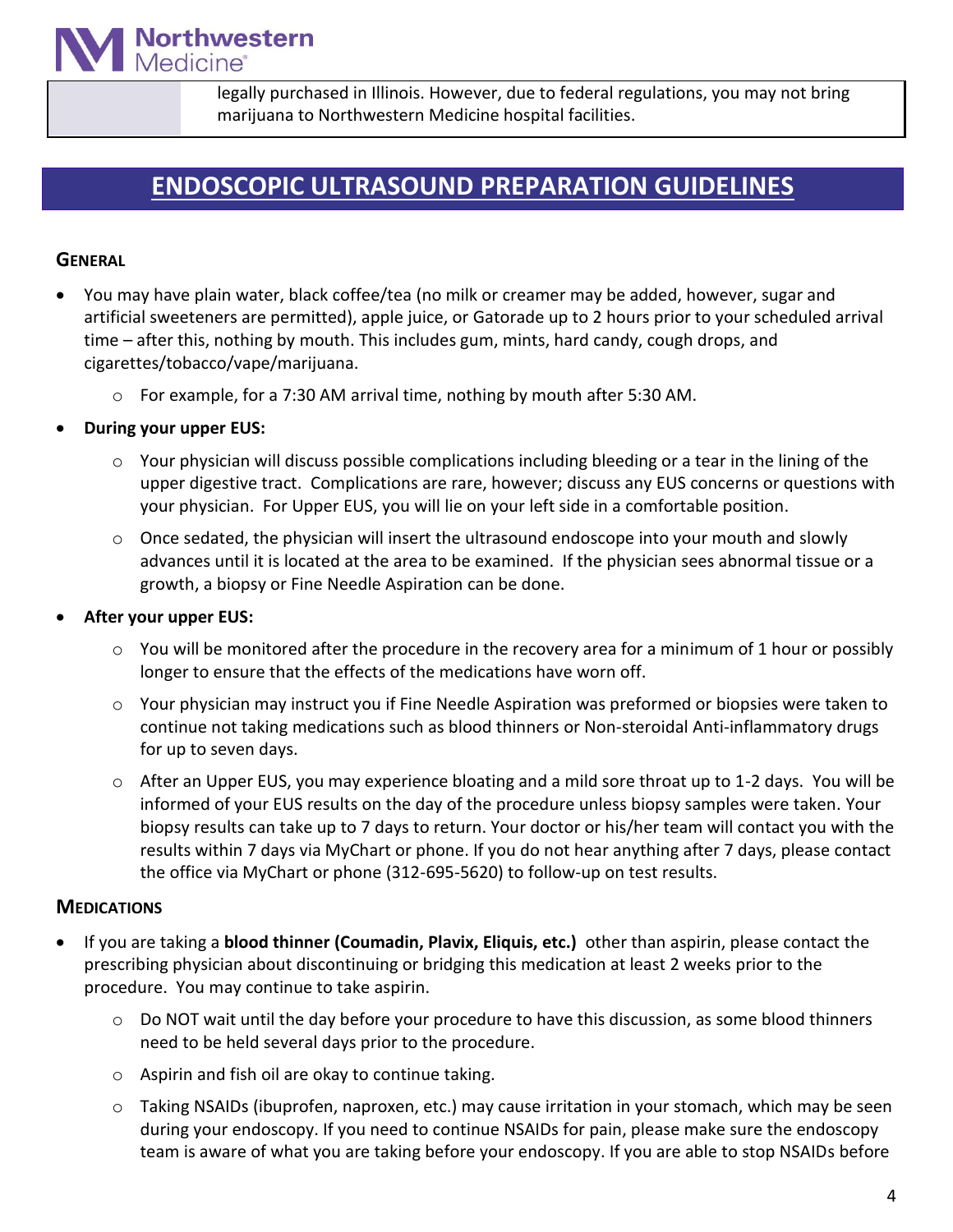

your endoscopy, please stop for 1 week prior to your procedure. Tylenol (acetaminophen) maybe used in place of NSAIDs. You never should stop aspirin.

- Please stop taking your Non-Steroidal Anti-Inflammatory Drugs (NSAIDs) (1) day prior to procedure. NSAIDs may put you at risk for bleeding if a biopsy is taken. Since Acetaminophen (Tylenol) does not affect your blood clotting ability, it may be used for headache or pain.
- If you are taking **diabetic medication**, please contact the prescribing physician to discuss dosage adjustments to avoid low blood sugar.
- You may take your other normal medications up until 4 hours prior to arrival time.

### **CONTACT INFORMATION**

*Please review this document and the FAQ section before calling our office with questions as your question may be answered from within this document.*

| Procedure Scheduling 312.926.0628    |  |  |  |  |
|--------------------------------------|--|--|--|--|
| Pre-Certification 312.926.4645       |  |  |  |  |
|                                      |  |  |  |  |
| Financial counseling/price estimates |  |  |  |  |
|                                      |  |  |  |  |
|                                      |  |  |  |  |
| Medical Records 312.926.3376         |  |  |  |  |
| Digestive Health Fax 312.695.7095    |  |  |  |  |
| dhc.nm.org                           |  |  |  |  |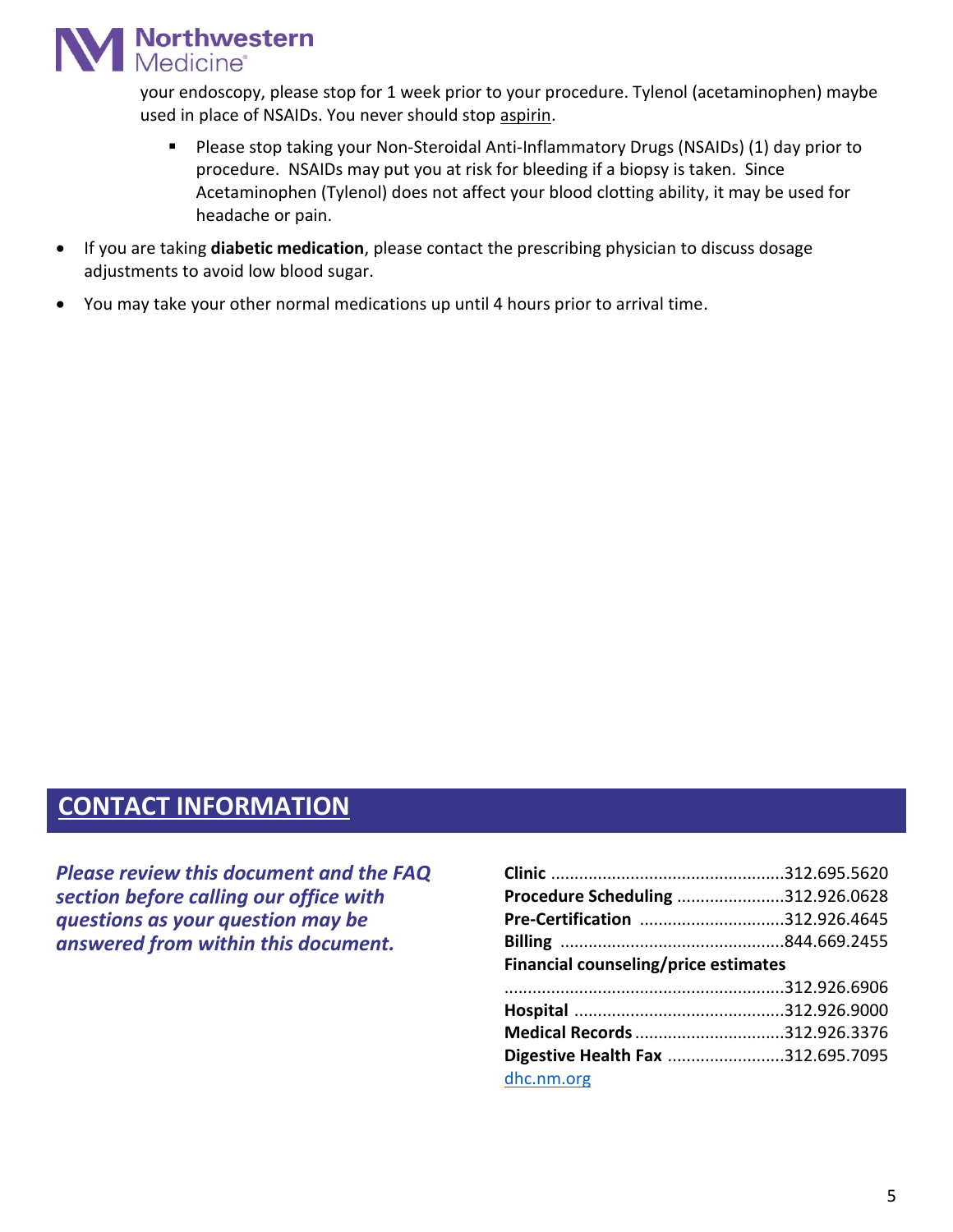

## **FREQUENTLY ASKED QUESTIONS**

#### **Will the procedure be performed under anesthesia?**

• Your procedure will be performed under monitored anesthesia care, where anesthesia staff will give you pain and sedative medication through an IV (into a vein) to keep you comfortable and may cause temporary memory loss. It would not be unusual if you did not remember all or part of the procedure. This is why you need to have a capable adult accompany you home.

#### **What if I have removable dental work?**

• Please remove any loose dental work prior to the procedure

#### **Will I have discomfort after the procedure?**

• Typically, no, however, some people can have a mild sore throat after the procedure, but this should be tolerable and should resolve after 1-2 days. For any severe or intolerable symptoms, please contact our office or go the emergency room.

#### **What if I have a cold?**

• If you have a mild cold with no fever, it is okay to take Tylenol and other over the counter cold medications and proceed with the preparation and the procedure. However, if you have a fever or more severe symptoms, it may be safer to call and reschedule the procedure. Please call the office to further discuss.

#### **Which medications should I take on the day of the procedure?**

• See Medication section in the beginning of this document for information regarding diabetic and blood thinner medications. All other medications can be taken up until 4 hours prior to your arrival time, or after the procedure.

#### **Pregnant or breast feeding**

- Please let us know if you are or could be pregnant because, except in very rare cases, an endoscopy should not be performed.
- If you are breastfeeding, you may resume breastfeeding once you are awake, stable, and alert after your procedure unless otherwise instructed by your physician.

#### **Pre-procedural Antibiotics**

• Antibiotics are sometimes needed prior to a procedure, if your physician thinks you are at risk for an infection. If you are a patient with kidney failure who receives peritoneal dialysis, please notify us ahead of time by calling our office at least 3 days prior to your procedure. IV antibiotics will be given prior to the procedure. If any of your other doctors feels it is necessary for you to receive antibiotics for another reason, he/she can give you a prescription for them.